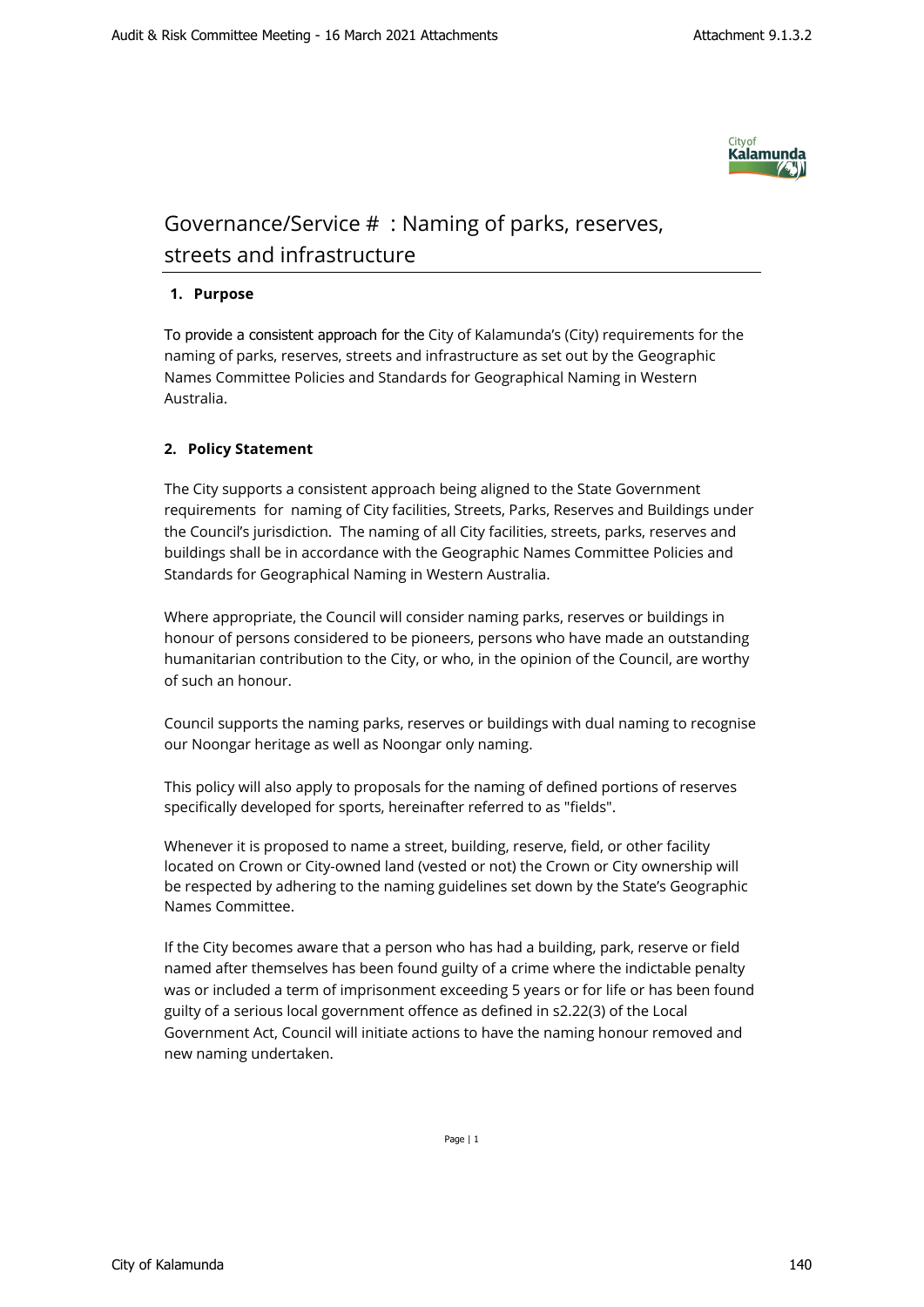

The decision to approve the naming of a park, reserve, field or building shall remain with Council and not delegated without Council approval.

Road names, that form a part of subdivision, are to be reviewed and approved by the Chief Executive Officer.

Names chosen for City facilities, streets, Parks, Reserves and Buildings are expected to be permanent, and re-naming is discouraged and will only be undertaken in exceptional circumstance. If renaming is proposed because of some exceptional circumstance, the Geographic Names Committee Policies and Standards for Geographical Naming in Western Australia will apply.

Evidence of substantial community support for a change of name must be provided and this will be ascertained via consultation with the community, in accordance with the Council's Policy – Communication and Engagement.

This Policy is to be read in conjunction with the following "Policies and Standards for Geographical Naming in Western Australia" and Policy Procedures.

## **3. Criteria for assessment**

In accordance with Geographic Names Committee Policies and Standards for Geographical Naming in Western Australia:

- 1. The naming of a park, reserve, street, field and infrastructure shall be determined by Council.
- 2. A list of all names and their origins will be kept within a Geographic Names Register.
- 3. Priority will be given to the naming of parks and reserves after an adjacent street or feature to maximise the identification of that park or reserve with an area.
- 4. Components of recreational reserves (e.g. pavilions, ovals, gardens etc.) may:
	- a) be named in honour of community members who have contributed towards the establishment of the facility or towards the community in general. Such proposals may include forename/surname combinations; or
	- b) have commercial short-term names for the purposes of event promotion or sponsorship.
- 5. All requests for the naming of a park, street, reserve, field or infrastructure must be identified within one of the following categories:
	- a) A figure of local historical note;
	- b) Geographic feature(s); or
	- c) Other acceptable theme(s).
- 6. Requests for the naming of a park, street, reserve, field or infrastructure after a person must be made in writing and contain the following details of the person intended to be recognised:

Page | 2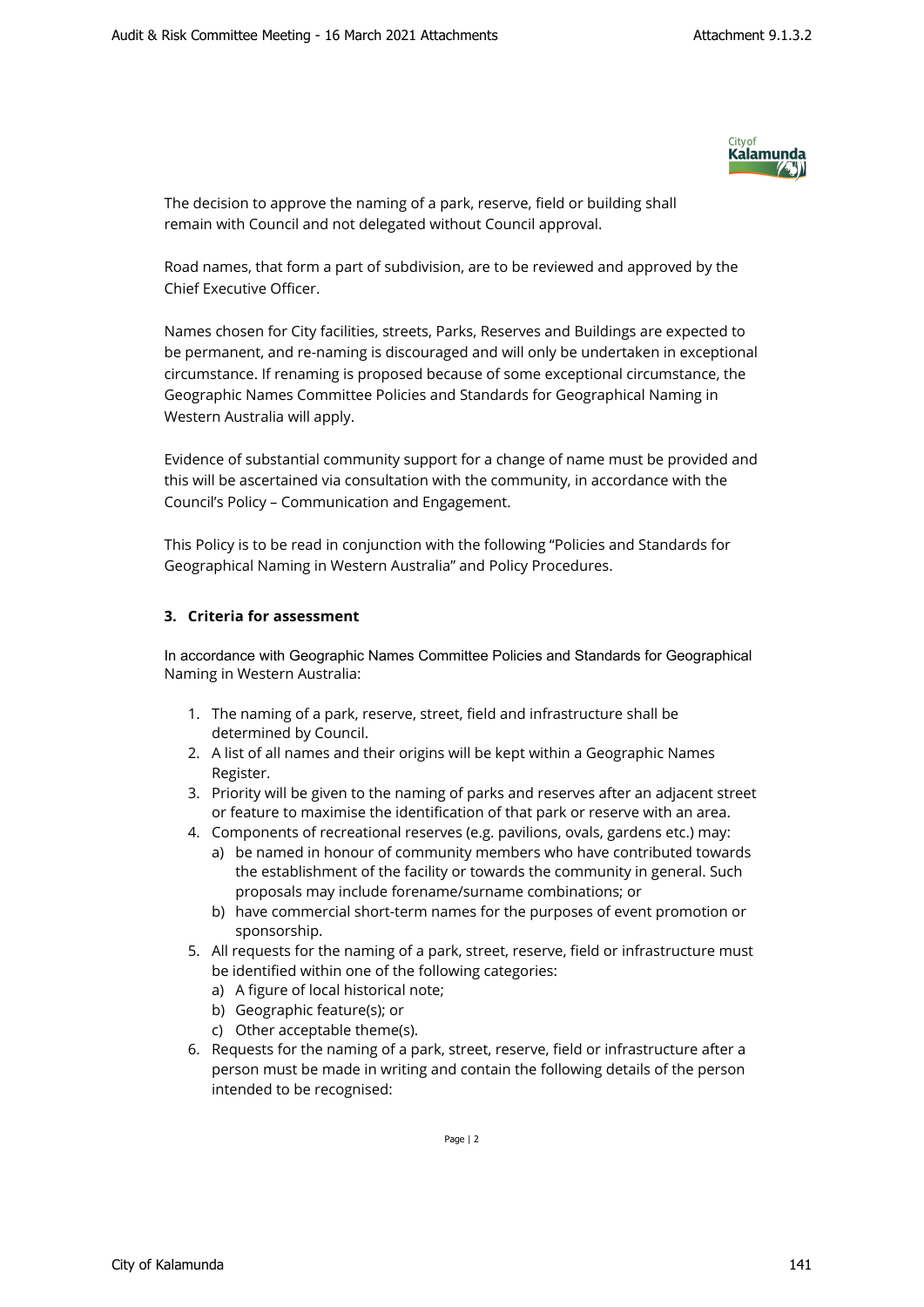

- a) Name;
- b) Date of birth and year of death, if applicable;
- c) (If applicable) Detailed information and supporting documentation (e.g. letters, newspaper articles, oral histories, photographs etc.) to demonstrate the person's significant contribution(s)/relevance to the local community: A significant contribution could include:
	- i. Two or more terms of office on a local government council.
	- ii. Twenty (20) or more years association with a local sporting or community group, such as Scouts, Apex, Rotary, School P & C etc.
	- iii. Action by an individual to protect, restore, enhance, or maintain an area that produces substantial long-term improvements for the community for the community or area.
	- iv. Evidence of works undertaken being of a pioneering nature for the benefit of the community;
- d) (If applicable) Evidence of all efforts to gain consent from family members of the person who is being recognised in the name; and
- e) (if applicable) supporting commentary when Noongar name is proposed.
- 7. Names chosen for City parks, reserves, fields and infrastructure are expected to be permanent, and re-naming is discouraged. Renaming will only be considered in exceptional circumstances and where significant community support has been demonstrated.
- 8. Nothing in this policy prevents Council from approving short term names for the purposes of event promotion or sponsorship.
- 9. The Council shall in determining the application, to name a City facility, Street, Park, Reserve, Building or significant infrastructure:
	- (a) Give due consideration to any submissions received;
	- (b) Receive a confidential report from the Chief Executive Officer detailing all requests to apply a name; and
	- (c) approve of any application only by an Absolute Majority Decision.

| CEO Direction: Process for naming parks, reserves, fields and buildings |
|-------------------------------------------------------------------------|
|                                                                         |
| Local Government Act 1995                                               |
| Local Government (Administration) Regulations 1996                      |
|                                                                         |
|                                                                         |
|                                                                         |